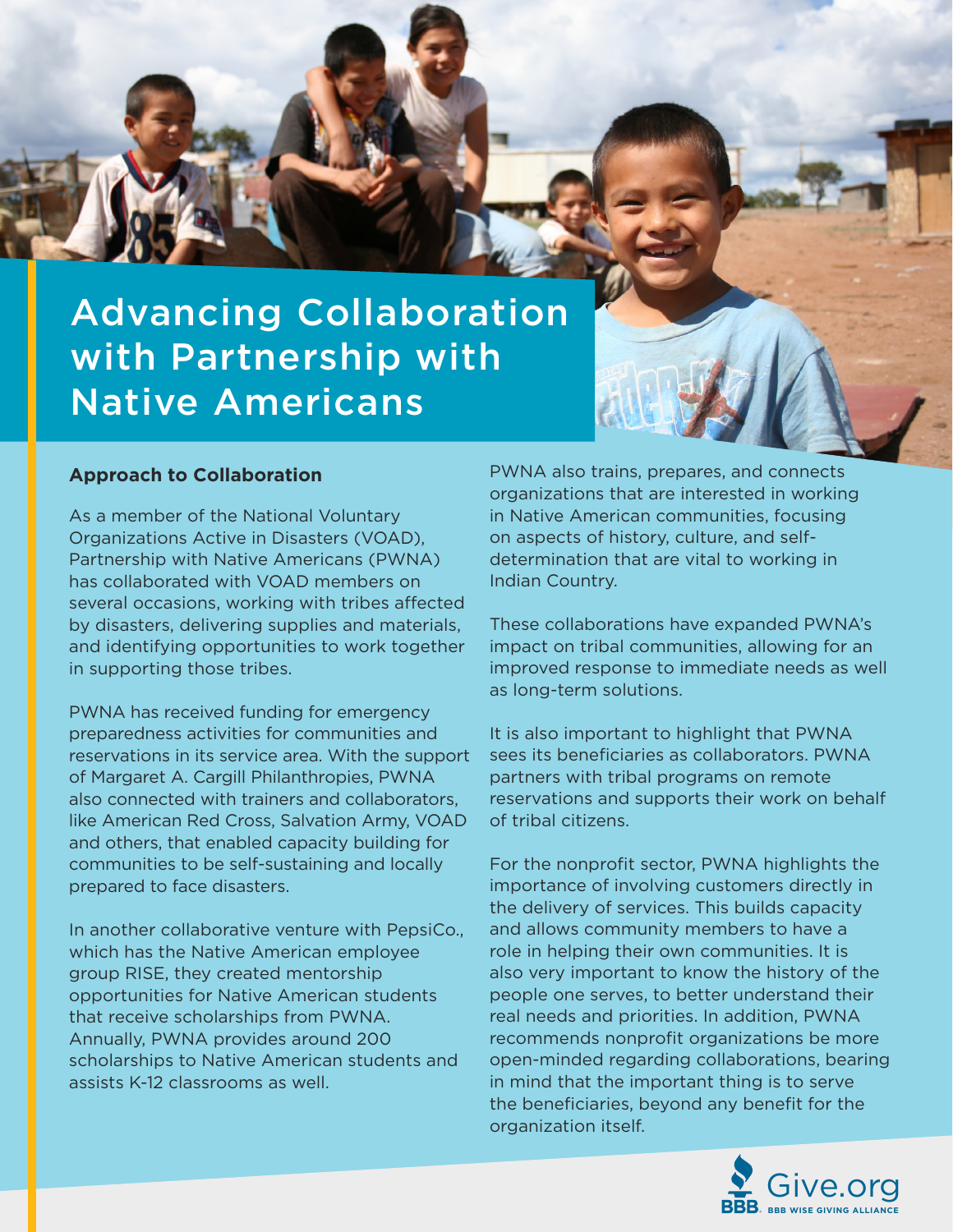# **Application of the 9 Considerations for Collaboration**

## **Build Trust**

For PWNA, the bottom line to building trust with collaborators comes back to honoring the self-determined goals and priorities of the communities they serve. PWNA also created accountability scenarios with reservation partners as part of their working relationships, where partners must fulfill a request process, a delivery process, and then a reporting process. Often, PWNA also has staff on the ground, working side by side with their partners, to support partners in meeting their program and project goals.

Additionally, it is very important that PWNA and its partners and funders are aligned in their values and are not involved in activities that may counter the interests of Native American communities. This is very important to ensure trust within the communities they serve and other partners with which they collaborate. Finally, PWNA's work with other organizations helps build trust between these organizations and the communities served.

### **Have a Vision**

As mentioned above, PWNA's work is guided by the priorities of the tribal communities they serve. Its collaborations are rooted in this vision and aim to support communities in achieving their own self-determined goals.

## **Seek to Assure the Success of Collaborators**

PWNA celebrates the success of its partners as a step toward their vision of helping Native American communities become stronger and more self-sufficient. For example, there are

community members who have been trained for emergency preparedness and who are now trainers for others. With this experience and knowledge, trainers see themselves as a resource for their communities, and this type of outcome is a success for PWNA.

In another example, one of the participants in PWNA's leadership development program, a newly appointed executive director, lost funding for the reservation and its Boys & Girls Clubs branch. So, grants management and grant writing became one of the topics of discussion in the leadership program. PWNA's consultants worked with the executive director to secure funding for the reservation and keep the Boys & Girls Clubs branch open. Successfully securing this funding with the participant was a shared win for PWNA, too.

## **Take Stock**

PWNA takes stock of the resources available in the communities they serve at different levels, including personal, organizational, and community level. After assessing a community's resources, PWNA can appropriately collaborate on a plan with the community to help address its priorities.

### **Start Small**

With feedback and support from reservation partners, PWNA started and piloted the 4 Directions Development Program (4D). This is a training program for participants to identify personal and professional goals and work with mentors to attain them.